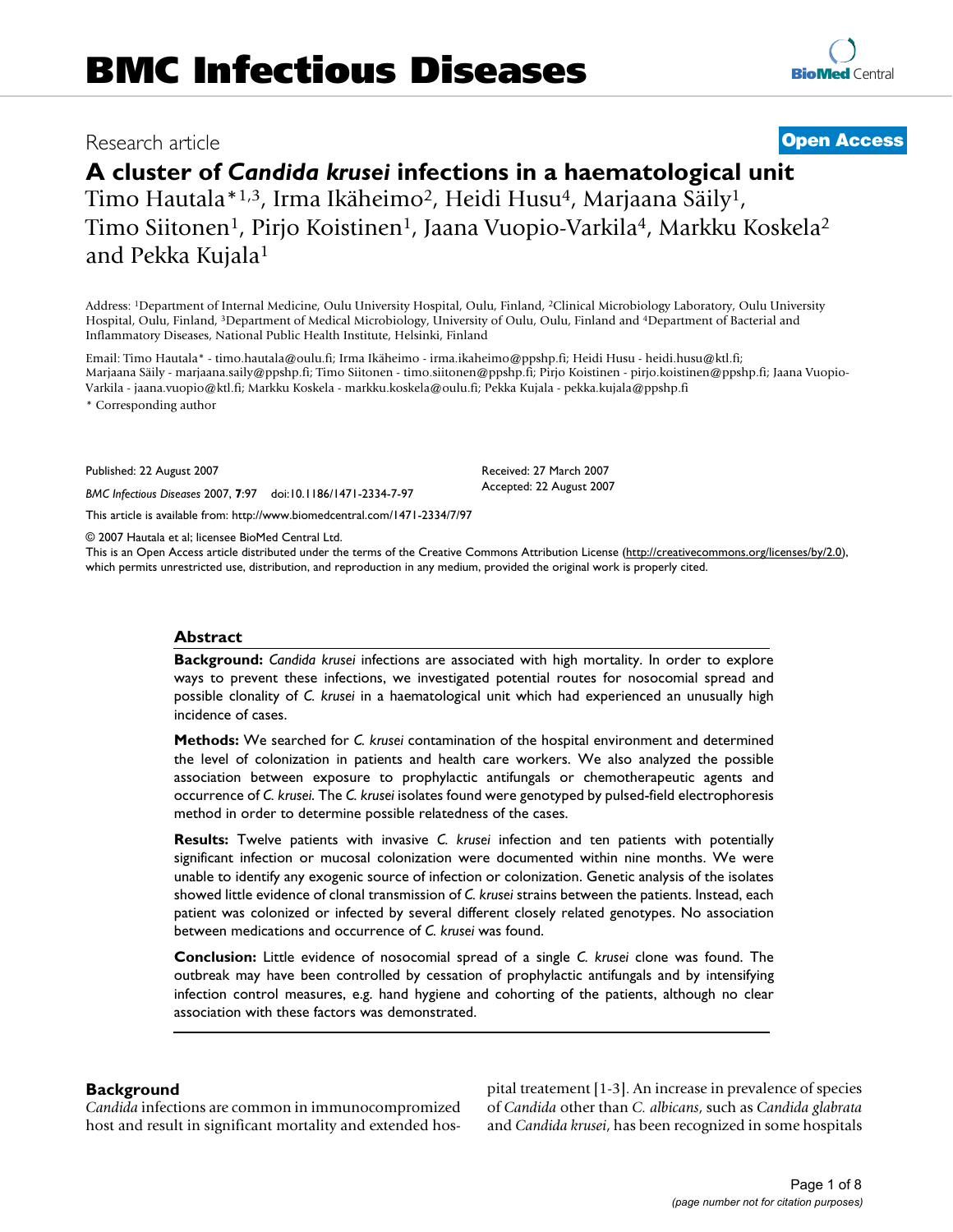while they are still rare in many other institutions [4-10]. A number of fungal pathogens are inherently resistant to fluconazole and amphotericin B and require alternative antifungals, such as echinocandins or the newer azoles. It is speculated that use of these agents may in turn contribute to further selection pressure towards these fungi and may therefore partially explain, for example, an increase in the occurrence of zygomycoses. Invasive infections or colonization with *C. krusei* has been associated with prophylactic use of antifungals [4,11,12]. It is thought that suppression of common *Candida* species with fluconazole prophylaxis may allow the growth of less pathogenic and inherently resistant or less susceptible species of *Candida*. The role of the prophylactic fluconazole, however, has not been evident in all outbreak settings and other antimicrobial agents may contribute to colonization with the species of *Candida* other than *C. albicans* [13-15].

Clonal spread of *C. albicans* has been verified in a number of outbreak situations [7,16,17]. *Candida parapsilosis* is a common finding on healthy hands and clonal nosocomial spread on the hands of health care workers has been demonstrated [18,19]. There is some evidence supporting nosocomial transmission of a *C. krusei* clone between patients and health care workers although genotyping of small numbers of *C. krusei* isolates during the outbreaks has not been able to exclude the possibility of nosocomial spread of *C. krusei* clones [12,20,21]. A recent cluster of infections was shown to be caused by clonal spread of a single *C. krusei* strain [4]. Mechanisms of nosocomial spread of *C. krusei*, however, remain unclear.

In the present study, we have analyzed a cluster of cases with *C. krusei* infection or colonization in a haematological unit in which the frequency of confirmed invasive *Candida* infections has been low and *C. krusei* has been a rarity. We have searched for potential modes of nosocomial transmission of *C. krusei* between patients and health care workers, and within the environment. In addition, we have investigated possible clonality of the *C. krusei* by genotyping the isolates collected during the outbreak.

# **Methods**

# *Patients and settings*

Oulu University Hospital (OUH) is a tertiary care hospital serving a population of 724600 in Northern Finland. The haematological unit of OUH, with total of 928 admissions in 2005, is responsible for treatment of acute leukaemia within that region. 424 admission were due to haematological malignancies and 504 admissions were general internal medicine cases. Eighteen new acute leukaemia cases were diagnosed in 2005 and seven of them underwent allogeneic bone marrow transplantation. In addition, five cases of acute leukaemia relapses were recognized in 2005 but none of them received an allogeneic transplant. The average length of hospitalization was 10.8 days for haematological patients and 3.6 days for patients with other diagnoses. The ward has 20 beds in 11 rooms including 6 isolation units. The unit is operated by two clinical haematologists, one resident in haematology, and 21 nurses working in shifts. In addition, doctors working in various specialties, physiotherapists, and laboratory personnel, for example, are in frequent contact with the patients in the ward.

# *Candida infections and usage of antifungals*

An unusually high number of *C. krusei* findings was recorded in the haematological unit in February 2005. Before recognition of the outbreak, confirmed invasive infections caused by *Candida* species were rare in the unit: there were four blood culture positive patients with *C. albicans* and one patient with *C. krusei* during 2000 – 2004. Prophylactic fluconazole (400 mg po) was given during neutropenia to several patients that were being considered for allogeneic bone marrow transplantation. Empiric treatment with amphotericin B (conventional or liposomal) was started typically on the fourth day of persisting neutropenic fever. In order to analyze the possible association between antifungal prophylaxis and occurrence of *C. krusei*, data of exposure to fluconazole use was collected from the medical records. The pearson Chi-Square test was used to analyze the significance of fluconazole exposure.

# *Microbiological samples*

Weekly rectal and pharyngeal swabs were collected for yeast culture in order to follow *Candida* colonization in patients receiving chemotherapy from April 2005 until the end of November 2005. Hand colonization in patients in which the rectal or pharyngeal swabs were positive for *C. krusei* were sampled for yeasts. Pharyngeal and rectal samples were also collected from the health care workers in the unit in order to determine possible colonization with *C. krusei* or other *Candida* species. Environmental samples were collected from all wet and humid locations that were considered to be potential sources of *C. krusei* colonization in the ward. Shower heads, taps, sinks, manholes, and sink traps were examined by selective cultures for yeast and aerobic bacteria.

# *Identification of Candida species*

*Candida* species were isolated from the samples on Sabouraud Dextrose agar and identified by standard morphological and biochemical methods. A total of 97 *C. krusei* clones were stored at -80°C in skimmed milk and 35 of them were subcultured on Saboraud agar for molecular typing.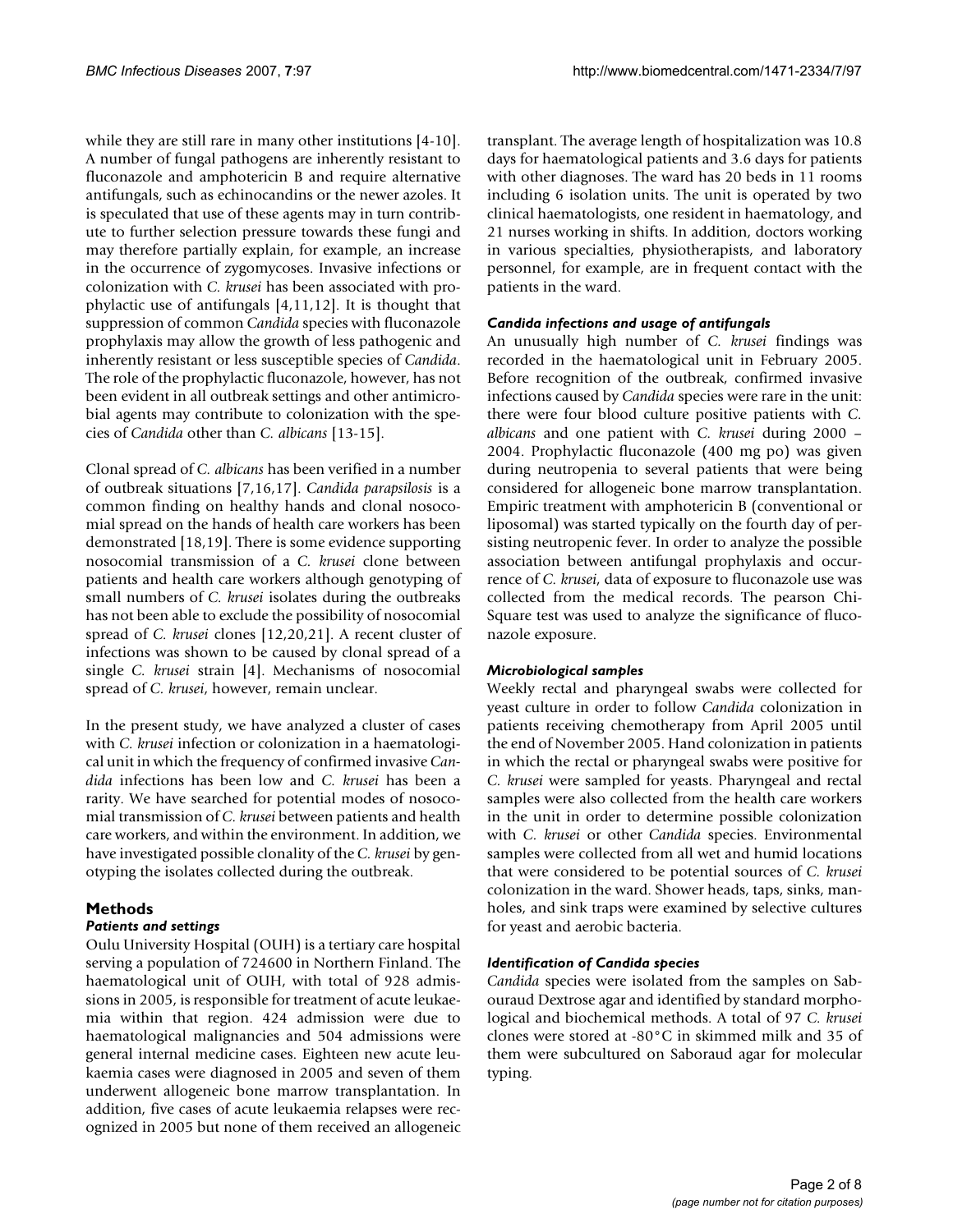| <b>Patient</b>          | sex, age        | <b>Diagnosis</b>       | C. krusei isolation             |
|-------------------------|-----------------|------------------------|---------------------------------|
|                         | F 32            | <b>AML</b>             | <b>BSI</b>                      |
| $\overline{\mathbf{c}}$ | M 62            | AML                    | BSI                             |
| 3                       | M71             | duodenal carcinoma     | BSI                             |
| 4                       | F 46            | mastocytosis           | BSI                             |
| 5                       | F 64            | abdominal surgery      | BSI                             |
| 6                       | M 86            | <b>CLL</b>             | <b>BSI</b>                      |
| 7                       | M 53            | AML                    | peritoneum                      |
| 8                       | M 22            | <b>ALL</b>             | peritoneum                      |
| 9                       | M 33            | <b>AML</b>             | oesophagus                      |
| $\overline{10}$         | M 39            | AML                    | kidney, liver                   |
| $\mathbf{H}$            | F 53            | <b>AML</b>             | invasive candidiasis in autopsy |
| 2                       | M 55            | AML                    | invasive candidiasis in autopsy |
| 13                      | F 62            | AML                    | typhlitis, pneumonia            |
| 4                       | M 67            | <b>AML</b>             | aortitis, pneumonia             |
| 15                      | M 69            | multiple myeloma       | severe mucositis                |
| 16                      | F 59            | AML                    | rectum, pharynx                 |
| 17                      | F 66            | <b>MDS</b>             | rectum, pharynx                 |
| 18                      | F 59            | lymphoma               | rectum, pharynx                 |
| 19                      | F 70            | <b>MDS</b>             | rectum, pharynx                 |
| 20                      | M 22            | toxic reaction*        | rectum, pharynx                 |
| 21                      | M <sub>21</sub> | eosinophilic leukaemia | rectum, pharynx                 |
| 22                      | M 65            | AML                    | rectum, pharynx                 |

Table 1: The table describes the location of *C. krusei* isolation in patients with either confirmed invasive infection, patients with **potentially significant infection, or patients with** *C. krusei* **colonization.** 

M, male; F, female; BSI, blood stream infection; AML, acute myeloid leukaemia; ALL, acute lymphatic leukaemia; CLL, chronic lymphatic leukaemia; MDS, myelodysplastic syndrome.

\*The toxic reaction refers to bone marrow suppression due to alcohol abuse

#### *Molecular typing of the Candida krusei isolates*

DNA preparation for CHEF electrophoresis was done with a CHEF Mammalian Genomic DNA Plug kit (Bio-Rad, Hercules, CA) accordingly to the manufacturers instructions. Restriction endonuclease digestion was performed overnight at 50°C in buffer containing 2 U of *Sfi*I. CHEF pulsed-field electrophoresis was performed at 13°C for 24 h at 6 V/cm in a 1,2% SeaKem Gold agarose gel (FMC Bio-Produtcs); the pulse-times varying from 10 to 90 seconds. The gels were stained with ethidium bromide and cluster analysis was done with BioNumerics v4.5 (Applied Maths) using the Dice coefficient to analyze the similarity of the banding patterns, and the unweighted pair group method using arithmetic averages (UPGMA) for cluster analysis. A similairity cutoff of 90% was used to identify genotypes.

#### **Results**

#### *Outbreak description and infection control measures taken*

In February 2005, an increase in the number of cultureconfirmed *C. krusei* infections was recognized in the haematological ward. There were six blood culture positive cases (Table 1, patients  $1 - 6$ ) and in addition, six patients had significant *C. krusei* growth in samples obtained from deep locations although the blood cultures were negative (Table 1, patients 7 – 12). In three haematology patients the clinical presentation was consistent with invasive fungal infection and they were colonized by *C. krusei* (Table 1, patients 13 – 15). In seven patients the *C. krusei* findings were considered to represent colonization (Table 1, patients 16 – 22) that had to be taken into account regarding empirical antifungal treatment in the persence of persisting neutropenic fever. After recognition of the potential outbreak, intensive use of alcohol-based hand hygiene (70 % alcohol) was encouraged and consumption of the hygiene products was followed. Weekly surveillance of pharyngeal and rectal colonization of all haematology patients for *C. krusei* was started in April 2005 and colonized patients were cohorted according to the surveillance findings. The weekly surveillance cultures were collected until the end of November 2005. Since then, a high number cultures have been taken from patients in which superficial or deep *Candida* infection was suspected. No new clinical infection or colonization by *C. krusei* has been found.

#### *Microbiological findings*

All haematological patients (a total of 70) were screened for colonization by *Candida* (Table 2). *C. albicans* was the most common species followed by *C. krusei* which was found from 5.2 to 25.7 % of the patients in pharyngeal or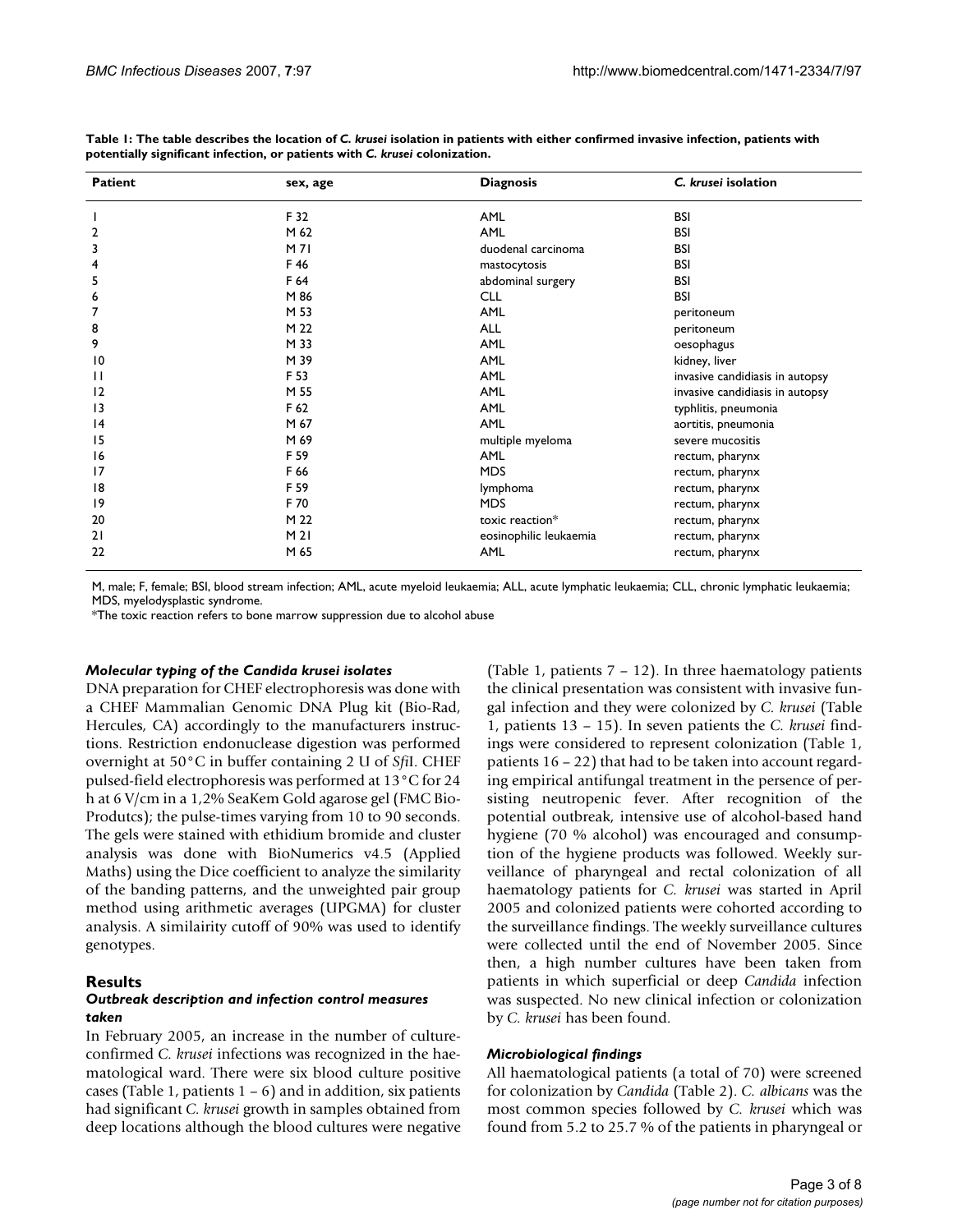|                          | 04/2005<br>$(n = 55)$ | 05/2005<br>$(n = 112)$ | 06/2005<br>$(n = 76)$ | 09/2005<br>$(n = 35)$ | 10/2005<br>$(n = 136)$ | II/2005<br>$(n = 109)$ |
|--------------------------|-----------------------|------------------------|-----------------------|-----------------------|------------------------|------------------------|
| Candida albicans         | 43.6                  | 54.5                   | 50                    | 62.8                  | 70.6                   | 70.6                   |
| Candida glabrata         | 0                     | 0                      | 0                     | 0                     | 1.5                    | 8.3                    |
| Candida krusei           | 7.2                   | 11.6                   | 5.2                   | 25.7                  | 9.1                    | 13.8                   |
| Candida tropicalis       | 3.6                   | 0.9                    | 0                     | 0                     | 0                      | 0                      |
| Candida<br>norwegiansis  | 0                     | 0.9                    | 0                     | 0                     | 0                      | 0                      |
| Candida<br>guillermondii | 0                     | 0                      | 2.6                   | 5.7                   | 0                      | 0                      |
| Candida parapsilosis     | $\mathbf 0$           |                        | 0                     | $\Omega$              | 2.8                    | 0                      |
| Geotrichum spp           | 10.9                  | 8.9                    | 6.6                   | 5.7                   | 5.8                    |                        |
| Fusarium spp             | 0.2                   | 0.9                    | 0                     | 0                     | 0                      | $\Omega$               |
| negative                 | 25.5                  | 42.9                   | 52.6                  | 22.9                  | 21.3                   | 22.0                   |

The table shows percentages of surveillance cultures that were positive for fungal species. The samples were collected during April 2005 (04/2005) to November 2005 (11/2005). Some samples grew several fungal species.

Number of cultures (n) is shown in parenthesis.

rectal samples. Patients that were positive for *C. krusei* in their pharyngeal or rectal swabs, did not carry *C. krusei* on their hands.

A total of 21 health care workers were screened for pharyngeal and rectal *C. krusei* colonization. Fifty-five % of the health care workers were colonized by *C. albicans* in their rectum and 62 % in their pharynx. None of them were colonized by *C. krusei* (Table 3).

Environmental samples from the haematological ward were collected from wet and humid locations that were considered to be potential sites of *C. krusei* colonization. Very little *C. krusei* contamination was found (Table 4). Two locations (sink traps) in a room that was occupied by a *C. krusei* carrier, grew *C. krusei*. None of the incoming water sources or shower heads were positive for *C. krusei*.

# *Genotyping of the C. krusei isolates*

A total of 35 *C. krusei* isolates from 18 patients were analyzed by genotyping. This represented single isolations from 12 patients and 23 repeat isolations (2 to 5 isolates from 7 patients each) from clinically significant findings or those isolated from weekly surveillance cultures. Genotyping of these strains showed little evidence of clonal transmission of *C. krusei*. Instead, each patient was colonized or infected by several different closely related genotypes indicated by minor genotypic variation between the repeat isolates collected from individual patients. Some clustering of the genotypes, however, could be obversed (shown in Figure 1). Clones isolated from blood (Patients 1 – 6) were genetically within the same cluster. In addition, using the similarity cut-off of 90%, five groups of patients with similar *C. krusei* strains could be found (patients 1 and 5; patients 20, 21, and 8; patients 1, 3, and 4; patients 8 and 9, patients 9 and 10). Our PFGE typing method showed good discriminatory power and reproducibility between the runs in our study [22].

#### *Exposure to fluconazole*

Fluconazole therapy had been given to twelve of the 22 patients from whom *C. krusei* had been isolated. Eight of the twelve patients, in which *C. krusei* finding was considered clinically significant, were exposed to fluconazole. Eight of the thirteen patients that were treated for acute leukaemia, received fluconazole. During the same time period, nineteen patients with acute leukaemia, that were not colonized by *C. krusei*, was identified and twelve of them received fluconazole. Statistical analysis shows no association between the fluconazole exposure and *C. krusei* in acute leukaemia patients (p = 0.598, Pearson Chi-Square test). In addition, in the haematology patients that were screened for *C. krusei* there was no association with the fluconazole exposure and isolation of *C. krusei* (p = 0.213). Regardless of this, the prophylactic use of fluconazole was stopped and all antifungals were used solely for either empiric treatment of persisting neutropenic fever or proven fungal infections. The patients positive for *C. krusei* received either caspofungin or voriconazole as empiric antifungal treatment.

# **Discussion**

Invasive infections caused by *C. krusei* has been associated with adverse outcome [23,24]. Poor response to treament may lead to extended hospitalization and economical burden. Therefore, control of emergence of *C. krusei* and other resistant fungal pathogens should be a priorioty. Understanding of risk factors and routes of transmission should help clinicians to prevent infections or to deal with a cluster of infections by *C. krusei*.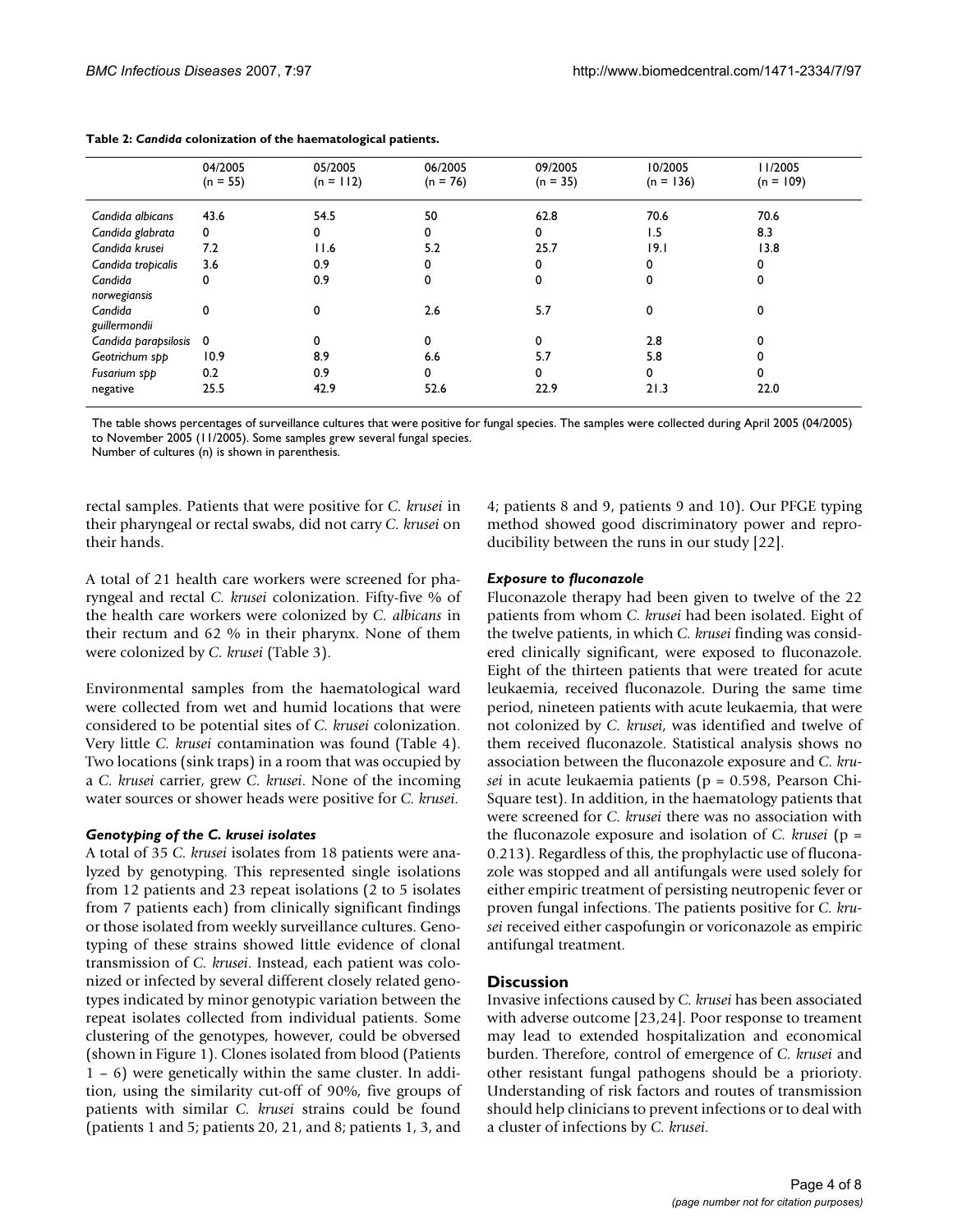| Species                                                   | rectum ( $n = 20$ ) | pharynx $(n = 21)$ |
|-----------------------------------------------------------|---------------------|--------------------|
| Candida albicans<br>Geotrichum<br>Saccharomyces cerevisae |                     | ا ئا               |

**Table 3: Rectal and pharyngeal samples were collected from health care workers and fungal growth was analyzed.**

The table shows the number of health care workers positive for the fungal isolates.

It has been shown that cross-contamination of both health care workers and patients by multiple strains of *C. albicans* is possible [25]. *C. parapsilosis* has also been shown to colonize hands of health care workers which may lead to clonal spread of the pathogen to vulnerable patients [19]. Our patients, that were positive for *C. krusei* in their pharyngeal or rectal samples, did not have *C. krusei* growth on their hands. Health care workers at the ward were also screened and *C. krusei* was not isolated from any pharyngeal or rectal samples. In addition, careful analysis of environmental samples for *C. krusei* did not reveal any significant positive results. The incoming water sources were negative for *C. krusei* and we speculate that the *C. krusei* growth in the two sewage samples was an unlikely source of infection. These data do not support the possibile route of clonal transmission by hand contact or from a single environmental source. It must be appreciated, however, that the negative culture results may not rule out occasional exposure of patients or health care workers to *C. krusei* in the ward. Although we were unable demonstrate transmission by hand contact, we continue to emphasize the importance of stringent hand hygiene measures at the ward.

Prophylactic use of fluconazole has been associated with invasive infection or colonization by *C. krusei* although opposing views has been presented [4,11,12,15]. In our study, about half of the patients with acute leukaemia, that were infected or colonized by *C. krusei*, were exposed to fluconazole. The same proportion of leukaemia patients that were negative for *C. krusei*, had been exposed to fluconazole. We have also examined the possible association between the occurrence of *C. krusei* and the use of antifungal agents or drugs used for the treatment of leukaemia. Overall, we were unable to demonstrate any association between the medications and occurrence of *C. krusei*. It is possible that higher number of cases might have revealed such a relationship.

In a previous study, molecular typing of *C. krusei* isolates suggested that clonal spread of a single strain caused an outbreak [4]. Genetic analysis of our *C. krusei* isolates from individual patients suggests mainly for an unrelated origin. Genotyping of several sequential isolates from five patients revealed that each patient harboured their own strain or a slightly altered variant throughout the study period (Figure 1). Some clustering of the genotypes, however, could be observed. Interestingly, the *C. krusei* clones isolated from blood cultures (Figure 1, patients 1–6) were within the same genetic cluster suggesting that those strains may share properties with each other. According to genotyping, we conclude that several different *C. krusei* strains are capable of colonizing the intestinal tract that may serve as an origin of the infection [26].

Most of our patients with *C. krusei* invasion had significant injury of mucosa from which the infection was most likely acquired. Surveillance of mucosal colonization by *C. krusei* was continued until no new invasive infections occurred. Thereafter, we have not found any new cases

| Species              | tap/incoming water ( $n = 62$ ) | sink trap ( $n = 16$ ) | surface $(n = 6)$ |
|----------------------|---------------------------------|------------------------|-------------------|
| Fusarium spp         | 23                              | 10                     |                   |
| Rhodotorula spp      |                                 |                        |                   |
| Geotrichum spp       |                                 |                        |                   |
| Candida albicans     |                                 |                        |                   |
| Candida parapsilosis |                                 |                        |                   |
| Candida krusei       |                                 |                        |                   |
| Candida tropicalis   |                                 |                        |                   |
| Aspergillus spp      |                                 |                        |                   |
| Saccharomyces spp    |                                 |                        |                   |

The table shows culture findings for incoming water sources, sink traps, or on humid surfaces. Number of samples (n) taken from each location is shown in parenthesis.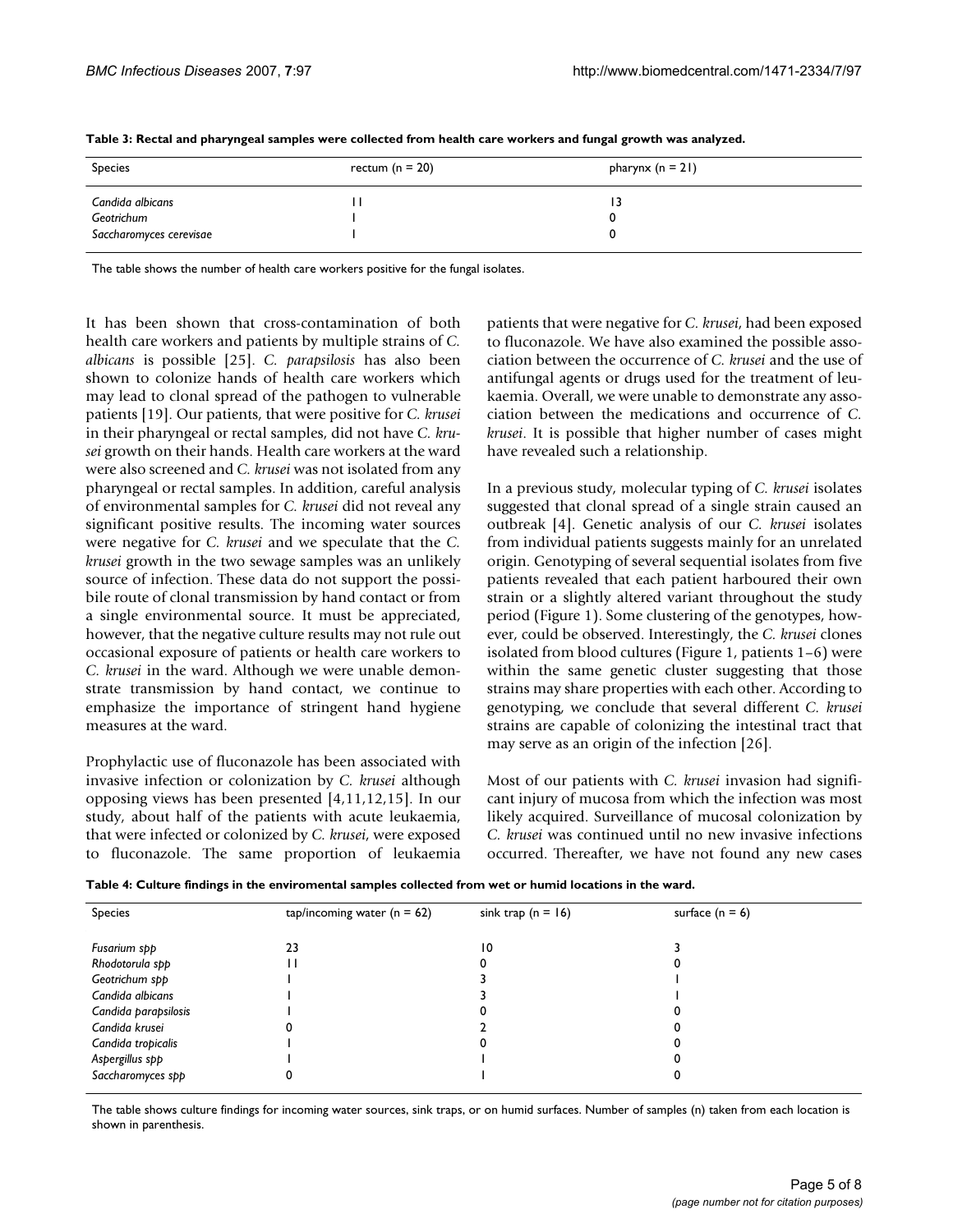

#### Dendrogram of isolates based on th **Figure 1** e Dice coefficient, obtained by *Sfi*I macrorestriction analysis of *C. krusei* isolates

Dendrogram of isolates based on the Dice coefficient, obtained by *Sfi*I macrorestriction analysis of *C. krusei* isolates. The symbols (dot, star, diamond) in the dendogram indicate three large clonal groups identified by PFGE.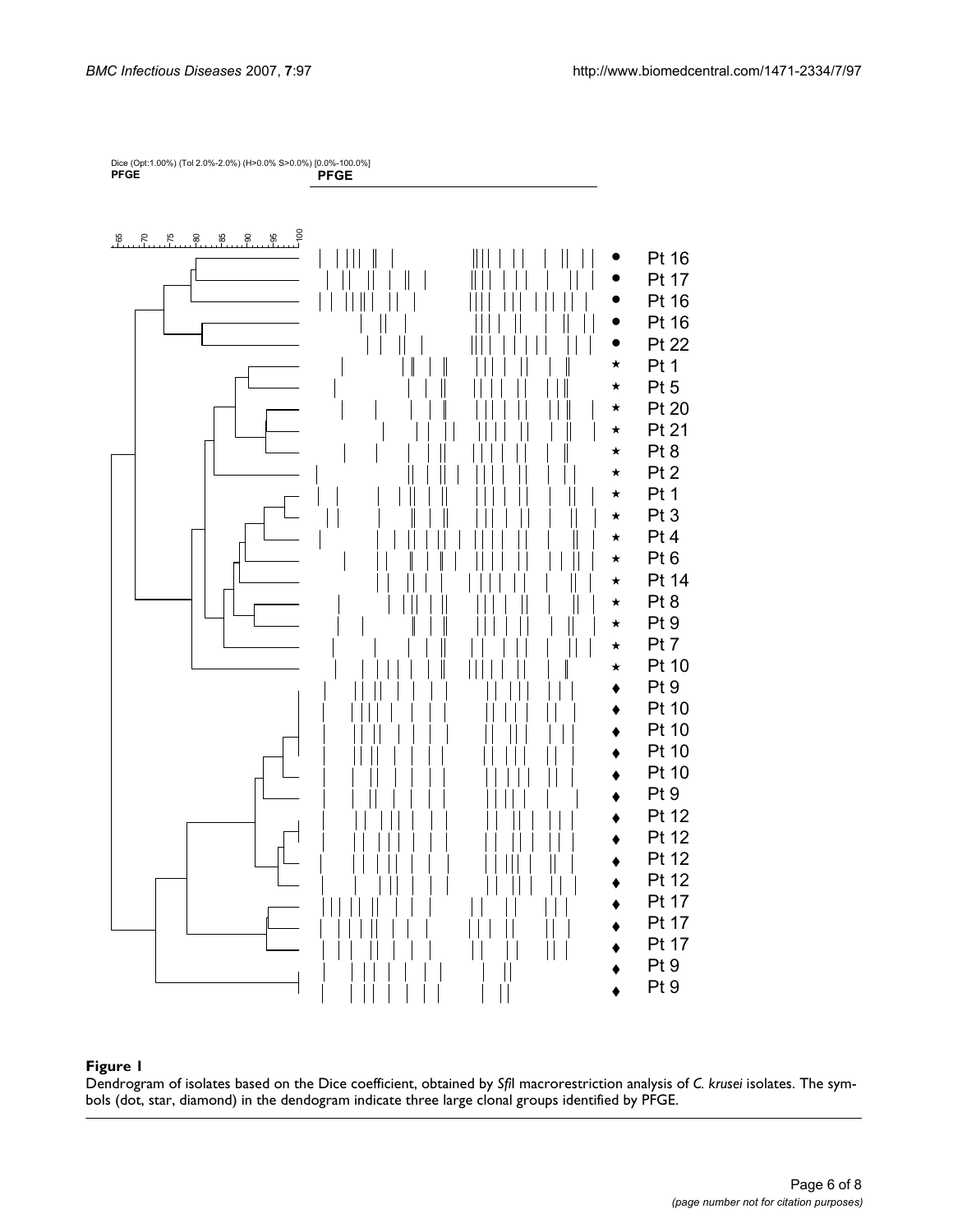despite of the high number of samples that have been collected whenever fungal infection was suspected. We speculate that cessation of antifungal prophylaxis with fluconazole and an increased awareness of infection control measures, e.g. hand hygiene and cohorting of the patients, may have been beneficial although we were unable to demonstrate the significance of any single measure.

### **Conclusion**

Our data indicate that several different *C. krusei* isolates may colonize immunocompromized patients. It seems unlikely that the *C. krusei* colonization of the patients would have originated from contamined hospital environment or the health care workers. We speculate that cessation of antifungal prophylaxis and an increased awareness of infection control measures may have been favorable procedures in order to control the outbreak.

#### **Competing interests**

The author(s) declare that they have no competing interests.

#### **Authors' contributions**

TH and PK were responsible for the infection control measures and desing of the study. II and MK carried out the microbiological identification of the *C. krusei* isolates. MS, TS, and PK were responsible for the care of the patients. HH and JVV carried out the genetic analysis of the *C. krusei* isolates. All authors read and approved the final manuscript.

#### **Acknowledgements**

We thank professor Malcolm Richardson for his invaluable assistance during preparation of the manuscript.

#### **References**

- 1. Gudlaugsson O, Gillespie S, Lee K, Vande BJ, Hu J, Messer S, Herwaldt L, Pfaller M, Diekema D: **[Attributable mortality of nosocomial](http://www.ncbi.nlm.nih.gov/entrez/query.fcgi?cmd=Retrieve&db=PubMed&dopt=Abstract&list_uids=14557960) [candidemia, revisited.](http://www.ncbi.nlm.nih.gov/entrez/query.fcgi?cmd=Retrieve&db=PubMed&dopt=Abstract&list_uids=14557960)** *Clin Infect Dis* 2003, **37:**1172-1177.
- 2. Wenzel RP: **[Nosocomial candidemia: risk factors and attribut](http://www.ncbi.nlm.nih.gov/entrez/query.fcgi?cmd=Retrieve&db=PubMed&dopt=Abstract&list_uids=7548504)[able mortality.](http://www.ncbi.nlm.nih.gov/entrez/query.fcgi?cmd=Retrieve&db=PubMed&dopt=Abstract&list_uids=7548504)** *Clin Infect Dis* 1995, **20:**1531-1534.
- 3. Pappas PG, Rex JH, Lee J, Hamill RJ, Larsen RA, Powderly W, Kauffman CA, Hyslop N, Mangino JE, Chapman S, Horowitz HW, Edwards JE, Dismukes WE: **[A prospective observational study of candi](http://www.ncbi.nlm.nih.gov/entrez/query.fcgi?cmd=Retrieve&db=PubMed&dopt=Abstract&list_uids=12942393)[demia: epidemiology, therapy, and influences on mortality in](http://www.ncbi.nlm.nih.gov/entrez/query.fcgi?cmd=Retrieve&db=PubMed&dopt=Abstract&list_uids=12942393) [hospitalized adult and pediatric patients.](http://www.ncbi.nlm.nih.gov/entrez/query.fcgi?cmd=Retrieve&db=PubMed&dopt=Abstract&list_uids=12942393)** *Clin Infect Dis* 2003, **37:**634-643.
- 4. Vos MC, Endtz HP, Horst-Kreft D, Doorduijn J, Lugtenburg E, Verbrugh HA, Lowenberg B, de MS, van PC, van BA: **[Candida krusei](http://www.ncbi.nlm.nih.gov/entrez/query.fcgi?cmd=Retrieve&db=PubMed&dopt=Abstract&list_uids=16517907) transmission among hematology patients resolved by [adapted antifungal prophylaxis and infection control meas](http://www.ncbi.nlm.nih.gov/entrez/query.fcgi?cmd=Retrieve&db=PubMed&dopt=Abstract&list_uids=16517907)[ures.](http://www.ncbi.nlm.nih.gov/entrez/query.fcgi?cmd=Retrieve&db=PubMed&dopt=Abstract&list_uids=16517907)** *J Clin Microbiol* 2006, **44:**1111-1114.
- 5. Martin D, Persat F, Piens MA, Picot S: **[Candida species distribu](http://www.ncbi.nlm.nih.gov/entrez/query.fcgi?cmd=Retrieve&db=PubMed&dopt=Abstract&list_uids=15856138)[tion in bloodstream cultures in Lyon, France, 1998-2001.](http://www.ncbi.nlm.nih.gov/entrez/query.fcgi?cmd=Retrieve&db=PubMed&dopt=Abstract&list_uids=15856138)** *Eur J Clin Microbiol Infect Dis* 2005, **24:**329-333.
- 6. Poikonen E, Lyytikainen O, Anttila VJ, Ruutu P: **[Candidemia in Fin](http://www.ncbi.nlm.nih.gov/entrez/query.fcgi?cmd=Retrieve&db=PubMed&dopt=Abstract&list_uids=12967498)[land, 1995-1999.](http://www.ncbi.nlm.nih.gov/entrez/query.fcgi?cmd=Retrieve&db=PubMed&dopt=Abstract&list_uids=12967498)** *Emerg Infect Dis* 2003, **9:**985-990.
- 7. Arendrup MC, Fuursted K, Gahrn-Hansen B, Jensen IM, Knudsen JD, Lundgren B, Schonheyder HC, Tvede M: **[Seminational surveil](http://www.ncbi.nlm.nih.gov/entrez/query.fcgi?cmd=Retrieve&db=PubMed&dopt=Abstract&list_uids=16145088)lance of fungemia in Denmark: notably high rates of fun[gemia and numbers of isolates with reduced azole](http://www.ncbi.nlm.nih.gov/entrez/query.fcgi?cmd=Retrieve&db=PubMed&dopt=Abstract&list_uids=16145088) [susceptibility.](http://www.ncbi.nlm.nih.gov/entrez/query.fcgi?cmd=Retrieve&db=PubMed&dopt=Abstract&list_uids=16145088)** *J Clin Microbiol* 2005, **43:**4434-4440.
- 8. Almirante B, Rodriguez D, Park BJ, Cuenca-Estrella M, Planes AM, Almela M, Mensa J, Sanchez F, Ayats J, Gimenez M, Saballs P, Fridkin SK, Morgan J, Rodriguez-Tudela JL, Warnock DW, Pahissa A: **[Epide](http://www.ncbi.nlm.nih.gov/entrez/query.fcgi?cmd=Retrieve&db=PubMed&dopt=Abstract&list_uids=15815004)miology and predictors of mortality in cases of Candida [bloodstream infection: results from population-based sur](http://www.ncbi.nlm.nih.gov/entrez/query.fcgi?cmd=Retrieve&db=PubMed&dopt=Abstract&list_uids=15815004)[veillance, barcelona, Spain, from 2002 to 2003.](http://www.ncbi.nlm.nih.gov/entrez/query.fcgi?cmd=Retrieve&db=PubMed&dopt=Abstract&list_uids=15815004)** *J Clin Microbiol* 2005, **43:**1829-1835.
- 9. Munoz P, Sanchez-Somolinos M, Alcala L, Rodriguez-Creixems M, Pelaez T, Bouza E: **[Candida krusei fungaemia: antifungal sus](http://www.ncbi.nlm.nih.gov/entrez/query.fcgi?cmd=Retrieve&db=PubMed&dopt=Abstract&list_uids=15650001)[ceptibility and clinical presentation of an uncommon entity](http://www.ncbi.nlm.nih.gov/entrez/query.fcgi?cmd=Retrieve&db=PubMed&dopt=Abstract&list_uids=15650001) [during 15 years in a single general hospital.](http://www.ncbi.nlm.nih.gov/entrez/query.fcgi?cmd=Retrieve&db=PubMed&dopt=Abstract&list_uids=15650001)** *J Antimicrob Chemother* 2005, **55:**188-193.
- 10. Tortorano AM, Kibbler C, Peman J, Bernhardt H, Klingspor L, Grillot R: **[Candidaemia in Europe: epidemiology and resistance.](http://www.ncbi.nlm.nih.gov/entrez/query.fcgi?cmd=Retrieve&db=PubMed&dopt=Abstract&list_uids=16647248)** *Int J Antimicrob Agents* 2006, **27:**359-366.
- 11. Wingard JR, Merz WG, Rinaldi MG, Johnson TR, Karp JE, Saral R: **Increase in Candida krusei infection among patients with bone marrow transplantation and neutropenia treated pro-<br>
<b>phylactically** with fluconazole. N Engl J Med 1991, [phylactically with fluconazole.](http://www.ncbi.nlm.nih.gov/entrez/query.fcgi?cmd=Retrieve&db=PubMed&dopt=Abstract&list_uids=1669837) **325:**1274-1277.
- 12. Hope W, Morton A, Eisen DP: **[Increase in prevalence of nosoco](http://www.ncbi.nlm.nih.gov/entrez/query.fcgi?cmd=Retrieve&db=PubMed&dopt=Abstract&list_uids=11825053)[mial non-Candida albicans candidaemia and the association](http://www.ncbi.nlm.nih.gov/entrez/query.fcgi?cmd=Retrieve&db=PubMed&dopt=Abstract&list_uids=11825053) [of Candida krusei with fluconazole use.](http://www.ncbi.nlm.nih.gov/entrez/query.fcgi?cmd=Retrieve&db=PubMed&dopt=Abstract&list_uids=11825053)** *J Hosp Infect* 2002, **50:**56-65.
- 13. Samonis G, Kofteridis DP, Maraki S, Alegakis D, Mantadakis E, Papadakis JA, Gikas AH, Falagas M: **[Levofloxacin and moxi](http://www.ncbi.nlm.nih.gov/entrez/query.fcgi?cmd=Retrieve&db=PubMed&dopt=Abstract&list_uids=16304202)[floxacin increase human gut colonization by Candida spe](http://www.ncbi.nlm.nih.gov/entrez/query.fcgi?cmd=Retrieve&db=PubMed&dopt=Abstract&list_uids=16304202)[cies.](http://www.ncbi.nlm.nih.gov/entrez/query.fcgi?cmd=Retrieve&db=PubMed&dopt=Abstract&list_uids=16304202)** *Antimicrob Agents Chemother* 2005, **49:**5189.
- 14. Lin MY, Carmeli Y, Zumsteg J, Flores EL, Tolentino J, Sreeramoju P, Weber SG: **[Prior antimicrobial therapy and risk for hospital](http://www.ncbi.nlm.nih.gov/entrez/query.fcgi?cmd=Retrieve&db=PubMed&dopt=Abstract&list_uids=16251295)[acquired Candida glabrata and Candida krusei fungemia: a](http://www.ncbi.nlm.nih.gov/entrez/query.fcgi?cmd=Retrieve&db=PubMed&dopt=Abstract&list_uids=16251295) [case-case-control study.](http://www.ncbi.nlm.nih.gov/entrez/query.fcgi?cmd=Retrieve&db=PubMed&dopt=Abstract&list_uids=16251295)** *Antimicrob Agents Chemother* 2005, **49:**4555-4560.
- 15. Blot S, Janssens R, Claeys G, Hoste E, Buyle F, De Waele JJ, Peleman R, Vogelaers D, Vandewoude K: **[Effect of fluconazole consump](http://www.ncbi.nlm.nih.gov/entrez/query.fcgi?cmd=Retrieve&db=PubMed&dopt=Abstract&list_uids=16757503)[tion on long-term trends in candidal ecology.](http://www.ncbi.nlm.nih.gov/entrez/query.fcgi?cmd=Retrieve&db=PubMed&dopt=Abstract&list_uids=16757503)** *J Antimicrob Chemother* 2006, **58:**474-477.
- 16. Shin JH, Og YG, Cho D, Kee SJ, Shin MG, Suh SP, Ryang DW: **[Molec](http://www.ncbi.nlm.nih.gov/entrez/query.fcgi?cmd=Retrieve&db=PubMed&dopt=Abstract&list_uids=16410772)ular epidemiological analysis of bloodstream isolates of Can[dida albicans from a university hospital over a five-year](http://www.ncbi.nlm.nih.gov/entrez/query.fcgi?cmd=Retrieve&db=PubMed&dopt=Abstract&list_uids=16410772) [period.](http://www.ncbi.nlm.nih.gov/entrez/query.fcgi?cmd=Retrieve&db=PubMed&dopt=Abstract&list_uids=16410772)** *J Microbiol* 2005, **43:**546-554.
- 17. Viviani MA, Cogliati M, Esposto MC, Prigitano A, Tortorano AM: **Four-year persistence of a single Candida albicans genotype [causing bloodstream infections in a surgical ward proven by](http://www.ncbi.nlm.nih.gov/entrez/query.fcgi?cmd=Retrieve&db=PubMed&dopt=Abstract&list_uids=16390973) [multilocus sequence typing.](http://www.ncbi.nlm.nih.gov/entrez/query.fcgi?cmd=Retrieve&db=PubMed&dopt=Abstract&list_uids=16390973)** *J Clin Microbiol* 2006, **44:**218-221.
- 18. Bonassoli LA, Bertoli M, Svidzinski TI: **[High frequency of Candida](http://www.ncbi.nlm.nih.gov/entrez/query.fcgi?cmd=Retrieve&db=PubMed&dopt=Abstract&list_uids=15620452) [parapsilosis on the hands of healthy hosts.](http://www.ncbi.nlm.nih.gov/entrez/query.fcgi?cmd=Retrieve&db=PubMed&dopt=Abstract&list_uids=15620452)** *J Hosp Infect* 2005, **59:**159-162.
- 19. Clark TA, Slavinski SA, Morgan J, Lott T, rthington-Skaggs BA, Brandt ME, Webb RM, Currier M, Flowers RH, Fridkin SK, Hajjeh RA: **[Epi](http://www.ncbi.nlm.nih.gov/entrez/query.fcgi?cmd=Retrieve&db=PubMed&dopt=Abstract&list_uids=15472295)demiologic and molecular characterization of an outbreak of [Candida parapsilosis bloodstream infections in a community](http://www.ncbi.nlm.nih.gov/entrez/query.fcgi?cmd=Retrieve&db=PubMed&dopt=Abstract&list_uids=15472295) [hospital.](http://www.ncbi.nlm.nih.gov/entrez/query.fcgi?cmd=Retrieve&db=PubMed&dopt=Abstract&list_uids=15472295)** *J Clin Microbiol* 2004, **42:**4468-4472.
- 20. Pfaller MA, Messer SA, Houston A, Rangel-Frausto MS, Wiblin T, Blumberg HM, Edwards JE, Jarvis W, Martin MA, Neu HC, Saiman L, Patterson JE, Dibb JC, Roldan CM, Rinaldi MG, Wenzel RP: **[National](http://www.ncbi.nlm.nih.gov/entrez/query.fcgi?cmd=Retrieve&db=PubMed&dopt=Abstract&list_uids=9597389) epidemiology of mycoses survey: a multicenter study of [strain variation and antifungal susceptibility among isolates](http://www.ncbi.nlm.nih.gov/entrez/query.fcgi?cmd=Retrieve&db=PubMed&dopt=Abstract&list_uids=9597389) [of Candida species.](http://www.ncbi.nlm.nih.gov/entrez/query.fcgi?cmd=Retrieve&db=PubMed&dopt=Abstract&list_uids=9597389)** *Diagn Microbiol Infect Dis* 1998, **31:**289-296.
- Noskin GA, Lee J, Hacek DM, Postelnick M, Reisberg BE, Stosor V, Weitzman SA, Peterson LR: **[Molecular typing for investigating](http://www.ncbi.nlm.nih.gov/entrez/query.fcgi?cmd=Retrieve&db=PubMed&dopt=Abstract&list_uids=9078446) [an outbreak of Candida krusei.](http://www.ncbi.nlm.nih.gov/entrez/query.fcgi?cmd=Retrieve&db=PubMed&dopt=Abstract&list_uids=9078446)** *Diagn Microbiol Infect Dis* 1996, **26:**117-123.
- 22. Doebbeling BN, Lehmann PF, Hollis RJ, Wu LC, Widmer AF, Voss A, Pfaller MA: **[Comparison of pulsed-field gel electrophoresis](http://www.ncbi.nlm.nih.gov/entrez/query.fcgi?cmd=Retrieve&db=PubMed&dopt=Abstract&list_uids=8095814) [with isoenzyme profiles as a typing system for Candida trop](http://www.ncbi.nlm.nih.gov/entrez/query.fcgi?cmd=Retrieve&db=PubMed&dopt=Abstract&list_uids=8095814)[icalis.](http://www.ncbi.nlm.nih.gov/entrez/query.fcgi?cmd=Retrieve&db=PubMed&dopt=Abstract&list_uids=8095814)** *Clin Infect Dis* 1993, **16:**377-383.
- 23. Abbas J, Bodey GP, Hanna HA, Mardani M, Girgawy E, bi-Said D, Whimbey E, Hachem R, Raad I: **[Candida krusei fungemia. An](http://www.ncbi.nlm.nih.gov/entrez/query.fcgi?cmd=Retrieve&db=PubMed&dopt=Abstract&list_uids=10999981) [escalating serious infection in immunocompromised](http://www.ncbi.nlm.nih.gov/entrez/query.fcgi?cmd=Retrieve&db=PubMed&dopt=Abstract&list_uids=10999981) [patients.](http://www.ncbi.nlm.nih.gov/entrez/query.fcgi?cmd=Retrieve&db=PubMed&dopt=Abstract&list_uids=10999981)** *Arch Intern Med* 2000, **160:**2659-2664.
- 24. Viudes A, Peman J, Canton E, Ubeda P, Lopez-Ribot JL, Gobernado M: **[Candidemia at a tertiary-care hospital: epidemiology, treat](http://www.ncbi.nlm.nih.gov/entrez/query.fcgi?cmd=Retrieve&db=PubMed&dopt=Abstract&list_uids=12461585)[ment, clinical outcome and risk factors for death.](http://www.ncbi.nlm.nih.gov/entrez/query.fcgi?cmd=Retrieve&db=PubMed&dopt=Abstract&list_uids=12461585)** *Eur J Clin Microbiol Infect Dis* 2002, **21:**767-774.